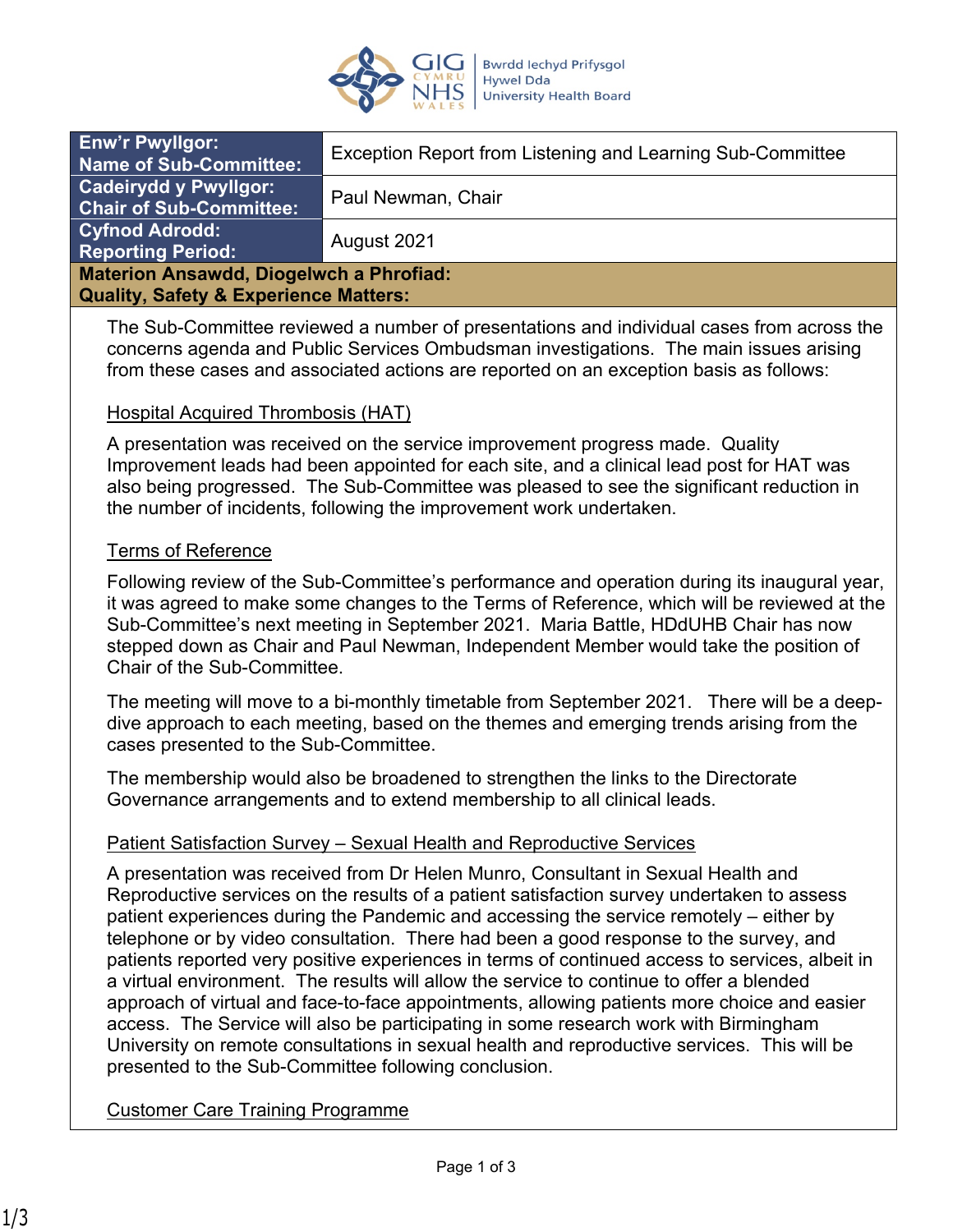The Sub-Committee was very pleased to receive an update from the Workforce and Organisation Development Team on plans to deliver a comprehensive Customer Care Programme to staff from September 2021. The training will form an important part of the Improving Patient Experience work programme and the implementation of the Patient Experience Charter. A series of workshops will be held throughout July 2021 and an update will be provided in September 2021 and the programme discussed in further detail.

# Patient Experience Story

The Sub-Committee received a story from a patient suffering with 'Long-COVID' who had benefited significantly from the support of the Community Occupational Therapy Team. This story was very well received and the members were pleased to see how the Community Rehabilitation Programme was developing. This story will also be included in the next Public Board report on improving experience.

# Compliments/ *Greatix*

The work on improving the recording of and recognition of compliments was shared by the Head of Patient Experience. The Sub-Committee was pleased to note the positive impact that this was having on staff experience, particularly the 'feel good Friday' stories, which highlighted stories of staff contributions to positive patient experiences, shared on the Global email messages to all staff. The Patient Experience Team was also working with Dr Edgardo Abelardo, who has proposed the implementation of a '*Greatix*' initiative in the Health Board, an 'excellence' reporting system, which recognises the outstanding practices of colleagues.

A further update on this work will be provided to the Sub-Committee in September 2021.

# Learning from Nosocomial COVID-19 reviews

The Head of Quality Governance provided an interim update on the early learning identified from undertaking the reviews to date. A report was being prepared on the early lessons for learning on themes including: COVID testing, documentation, visiting guidance and care planning. It was noted that the report would be presented to the Quality, Safety and Experience Committee on completion.

# **Redress/Claims**

Delay in diagnosis of a fracture due to non-timely radiology reporting was noted. This case had been received by the Welsh Risk Pool, which had recommended a further action of undertaking a review of the 'PACs system' for auditing radiology reporting timeframes. This action was being discussed with the Radiology Service and Clinical Audit team.

A claim was received which involved delays in referral for spinal services. Assurance had been received regarding the pathway and regional model in place, which would address the issues in the claim.

# **Public Services Ombudsman for Wales**

Orthopaedic Services – Wrist Injury

A final report received from the Public Services Ombudsman in relation to the management of a patient's wrist injury. The report had not been upheld; however recommendations had been made in relation to a review of the transfer of patients between consultants during their clinical